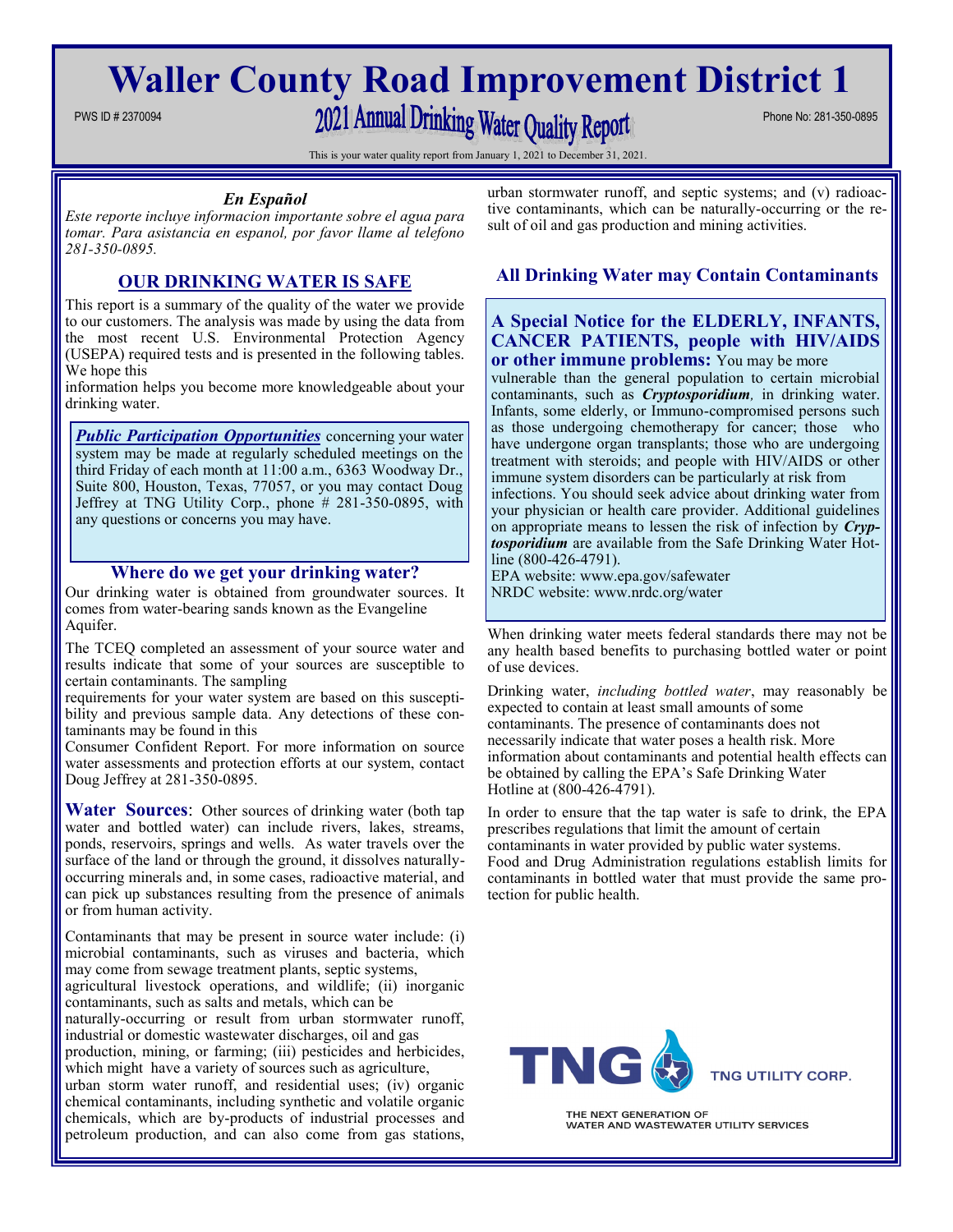#### *About the Following Table*

The following table contains all of the federally regulated or monitored chemical constituents which have been found in your drinking water. USEPA requires water systems to test up to 97 constituents. The data presented in the report is from the most recent testing done in accordance with the regulations.

*Abbreviations and Definitions*

**Avg:** Regulatory compliance with some MCLs are based on running annual average of monthly samples. **Maximum Contaminant Level (MCL)** - The highest level of a contaminant that is allowed in drinking water. MCL's are set as close to the MCLG's as feasible using the best available treatment technology.

Level 1 Assessment: A Level 1 assessment is a study of the water system to identify potential problems and determine (if possible) why total coliform bacteria have been found in our water system.

**Maximum Contaminant Level Goal (MCLG)** - The level of contaminant in drinking water below which there is no known or expected risk to health. MCLG's allow for a margin of safety. Level 2 Assessment: A Level 2 assessment is a very detailed study of the water system to identify potential problems and determine (if possible) why an E. coli MCL violation has occurred and/ or why total coliform bacteria have been found in our water system on multiple occasions.

**Maximum Residual Disinfectant Level (MRDL)** - The highest level of disinfectant allowed in drinking water. There is convincing evidence that addition of a disinfectant is necessary for control of microbial contaminants.

**Maximum Residual Disinfectant Level Goal (MRDLG)** - The level of a drinking water disinfectant below which there is no known or expected risk to health. MRDLGs do not reflect the benefits of use of disinfectants to control microbial contamination.

**Treatment Technique (TT)**– A required process intended to reduce the level of a contaminant in drinking water.

**Action Level (AL)**– The concentration of a contaminant which, if exceeded, triggers treatment or other requirements which a water system must follow.

**Action Level Goal (ALG)**- The level of a contaminant in drinking water below which there is no known or expected risk to health. ALGs allow for a margin of safety.

**MFL:** million fibers per liter (a measure of asbestos)

**ppm** - milligrams per liter or parts per million-or one ounce in 7,350 gallons of water.

**ppb** - micrograms per liter or parts per billion-or one ounce in 7,350,000 gallons of water. **pCi/l -** pico curies per liter *(a measure of radioactivity)* 

**N/A** - not applicable

**mrem**– millirems per year (a measure of radiation absorbed by the body)

**NTU**-nephelometric turbidity units ( a measure of turbidity)

**ppt**– parts per trillion, or nanograms per liter (ng/L)

**ppq**– parts per quadrillion, or picograms per liter (pg/L)

#### *Waller County Road Improvement District 1 - 2021 Drinking Water Quality Report Data*

| Inorganics:<br>Date | <b>Collection Constituent</b>                                     | <b>Highest Detected Level</b> |                 | Range of<br><b>Detected Levels</b> | MCL | <b>MCLG</b> | <b>Unit of</b><br><b>Measure</b> | <b>Violation</b>          |                                                                                                                                                                                    | <b>Source of Contaminant</b>                  |
|---------------------|-------------------------------------------------------------------|-------------------------------|-----------------|------------------------------------|-----|-------------|----------------------------------|---------------------------|------------------------------------------------------------------------------------------------------------------------------------------------------------------------------------|-----------------------------------------------|
| 5/6/2020            | Barium                                                            | 0.158                         | $0.158 - 0.158$ |                                    | 2   |             | ppm                              | N <sub>o</sub>            |                                                                                                                                                                                    | Discharge of drilling wastes; Discharge from  |
| 5/6/2020            | Fluoride                                                          | 0.28                          | $0.28 - 0.28$   |                                    | 4   | 4           | ppm                              | N <sub>o</sub>            | metal refineries: Erosion of natural deposits.<br>Erosion of natural deposits; Water additive<br>which promotes strong teeth; Discharge from<br>fertilizer and aluminum factories. |                                               |
| Date                | <b>Disinfection By-Products:</b><br><b>Collection Constituent</b> | <b>Average Detected Level</b> |                 | Range of<br><b>Detected Levels</b> |     | MCL         | <b>MCLG</b>                      | Unit of<br><b>Measure</b> | <b>Violation</b>                                                                                                                                                                   | <b>Source of Contaminant</b>                  |
| 2021                | Total Trihalomethanes (TTHM)                                      |                               |                 | $1.1 - 2.2$                        |     | 80          | N/A                              | ppb                       | No                                                                                                                                                                                 | By-product of drinking<br>water disinfection. |

\*The value in the Highest Level or Average Detected column is the highest average of all TTHM sample results collected at a location over a year.

**Lead and Copper:** These samples are taken from the customer taps. Action Level Goal (ALG): The level of a contaminant in drinking water which there is no known or expected risk to health. ALGs allow for a margin of safety. Action Level: The concentration of a contaminant which, if exceeded, triggers treatment or other requirements which a water system must follow.

| Date<br><b>Sampled</b> | which a watch system mast follow.<br>Constituent | The 90th<br>Percentile | <b>Number of Sites</b><br><b>Exceeding Action Level</b> | Action<br>Level | Unit of<br><b>Measure</b> | <b>Violation</b> | <b>Source of Contaminant</b>                                                                               |
|------------------------|--------------------------------------------------|------------------------|---------------------------------------------------------|-----------------|---------------------------|------------------|------------------------------------------------------------------------------------------------------------|
| 8/15/19                | Copper                                           | 0.0356                 |                                                         | 1.3             | ppm                       | No               | Corrosion of household plumbing systems; Erosion of<br>natural deposits. Leaching from wood preservatives. |
| 8/15/19                | ∟ead                                             | 0.526                  |                                                         |                 | ppb                       | No               | Corrosion of household plumbing systems; Erosion of<br>natural deposits.                                   |

The 90th percentile of the Lead/ Copper analysis means the top 10% (highest sample results) of all samples collected.

| Year | <b>Disinfectant Residuals:</b><br>Constituent | Average<br>Level | Range of Detected MRDL MRDLG<br>Level (low - high) |  | Unit of<br><b>Measure</b> | Violation | <b>Source of Constituent</b>            |
|------|-----------------------------------------------|------------------|----------------------------------------------------|--|---------------------------|-----------|-----------------------------------------|
| 2021 | Chloramine                                    | -56              | $1.02 - 2.15$                                      |  | ppm                       | No        | Disinfectants used to control microbes. |

Unregulated Contaminants: Unregulated contaminants are those for which the USEPA has not established drinking water standards. The purpose of unregulated contaminant monitoring is to assist USEPA in determining the occurrence of unregulated contaminants in drinking water and whether future regulations are warranted.

| Year         | `onstituent                              | <b>Average of All</b><br><b>Sampling Points</b> | <b>Range of</b><br><b>Detected Levels</b> | Unit of<br>Measure | <b>Source of Constituent</b>                                                           |
|--------------|------------------------------------------|-------------------------------------------------|-------------------------------------------|--------------------|----------------------------------------------------------------------------------------|
| 2021<br>2021 | <b>Bromoform</b><br>Dibromochloromethane |                                                 | $-1.0$                                    | ppb<br>ppb         | Byproduct of drinking water disinfection.<br>Byproduct of drinking water disinfection. |

**Total Coliform:** MONTHLY TESTS FOUND NO FECAL COLIFORM BACTERIA **Organics:** TESTING WAIVED, NOT REPORTED, OR NONE DETECTED **Fecal Coliform:** MONTHLY TESTS FOUND NO FECAL COLIFORM BACTERIA **Turbidity:** TESTING WAIVED, NOT REPORTED, OR NONE DETECTED